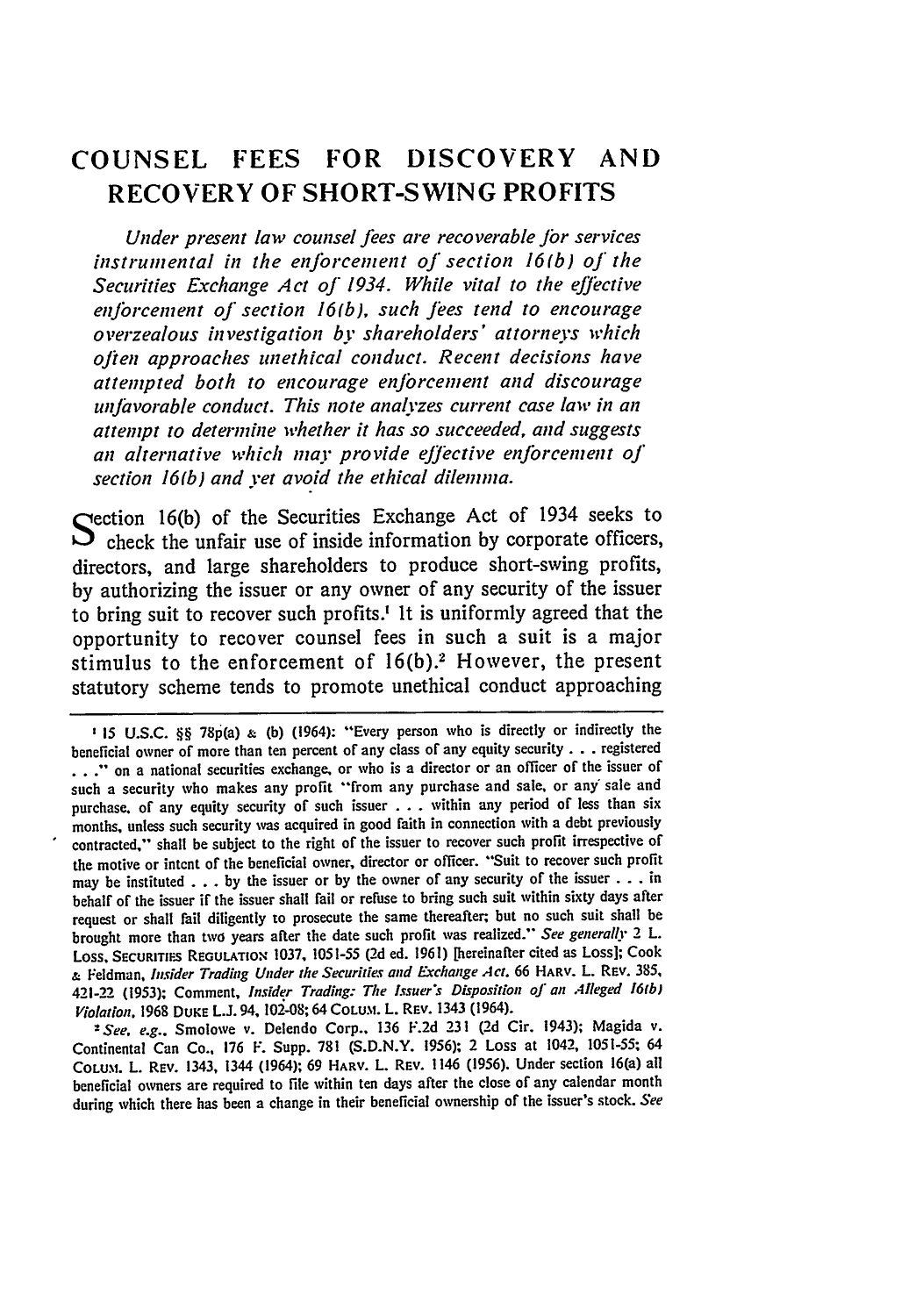champerty<sup>3</sup> since it encourages members of the disinterested public to become involved in corporate litigation for profit. In addition, the decisions rendered to curb such practices have endangered the future effectiveness of 16(b) enforcement by creating great delay in the recovery of short-swing profits while failing to specify the standard for recovery of counsel fees.<sup>4</sup> It is submitted that these undesirable consequences could be substantially avoided through a simple statutory revision.

At common law counsel fees are recoverable in several instances after a derivative suit has been brought by a shareholder, on behalf of the other shareholders and the corporation, to redress a wrong done to the corporation.<sup>5</sup> As a rule, if a plaintiff-shareholder's suit is successful in protecting or augmenting corporate property, counsel fees are recoverable from that property since a pecuniary benefit has been rendered to the corporation.<sup>6</sup> Furthermore, even if a successful judgment is not obtained, recovery of fees will generally follow a showing that through the efforts of counsel some benefit inured to the shareholder class. If, after the plaintiff-shareholder files suit, a settlement is procured either by the corporation or plaintiff, often plaintiff is entitled .to reimbursement for attorney's fees. Similarly, if remedial action taken by the corporation or

*-See* Magida v. Continental Can Co., 176 F. Supp. 781, 782-83 (S.D.N.Y. 1956); 2 Loss at 1052-53; 64 COLUM. L. REv. 1343, 1345 (1964); 1968 DuKE **L.J..** *supra* note **I,** at 104; 69 **HARV. L.** REv. 1146 (1956). Champerty consists of an agreement whereby a person without an interest in another's suit undertakes to carry it on at his own expense in consideration of receiving in the event of success a part of the proceeds of the litigation. *See. e.g..* Wilhoit's Adm'x. v. Richardson, 193 Ky. 559, **236** S.W. 1025 (1921).

*1 See. e.g..* Blau v. Rayette-Faberge, Inc., 389 F.2d 469, 473 **(2d** Cir. 1968); Gilson v. Chock Full **0'** Nuts Corp., 331 F.2d 107 **(2d** Cir. 1964). See notes 25-27 *supra* and accompanying text.

*I See. e.g.,* Klopstock v. Superior Ct., 17 Cal. 2d **13, 108** P.2d **906** (194 **1).**

*'See. e.g..* Hutchison Box Board **&** Paper Co. v. Van Horn, 299 F. 424 (8th Cir. 1924); Vigran v. Hamilton. 321 Iii. App. 541, 53 N.E.2d 250 (1944); Martin Foundation, Inc. v. Phillips-Jones Corp., 283 App. Div. 729, 127 N.Y.S.2d 649, *affd,* 306 N.Y. 972, 120 N.E.2d 230 (1954). In Eriksson v. Boyum, 150 Minn. 192, 184 N.W. 961 (1921) the court stated that when an action brought on behalf of the corporation is successful the court may make the attorney's fees a charge against the corporation, but if the action results in failure, he who volunteers his services is alone responsible for the cost and expense incurred. *See* Angoff v. Goldfine. 270 F.2d 185. 188-89 (Ist Cir. **1969),** for factors to be weighed in the federal courts to determine the figure for counsel fees.

**-** Pergamet v. Kaiser-Frazer Corp., 224 F.2d 80 (6th Cir. 1955). *See. e.g..* Blau v. Allen, 171 F. Supp.. 669 (S.D.N.Y. 1959) (40r, of the recovery as counsel fees was exorbitant in

804 **"**

<sup>15</sup> **U.S.C.** § 78p(a) (1964). Such records are available to the public and serve as the major method **by** which attorneys discovery **16(b)** violations.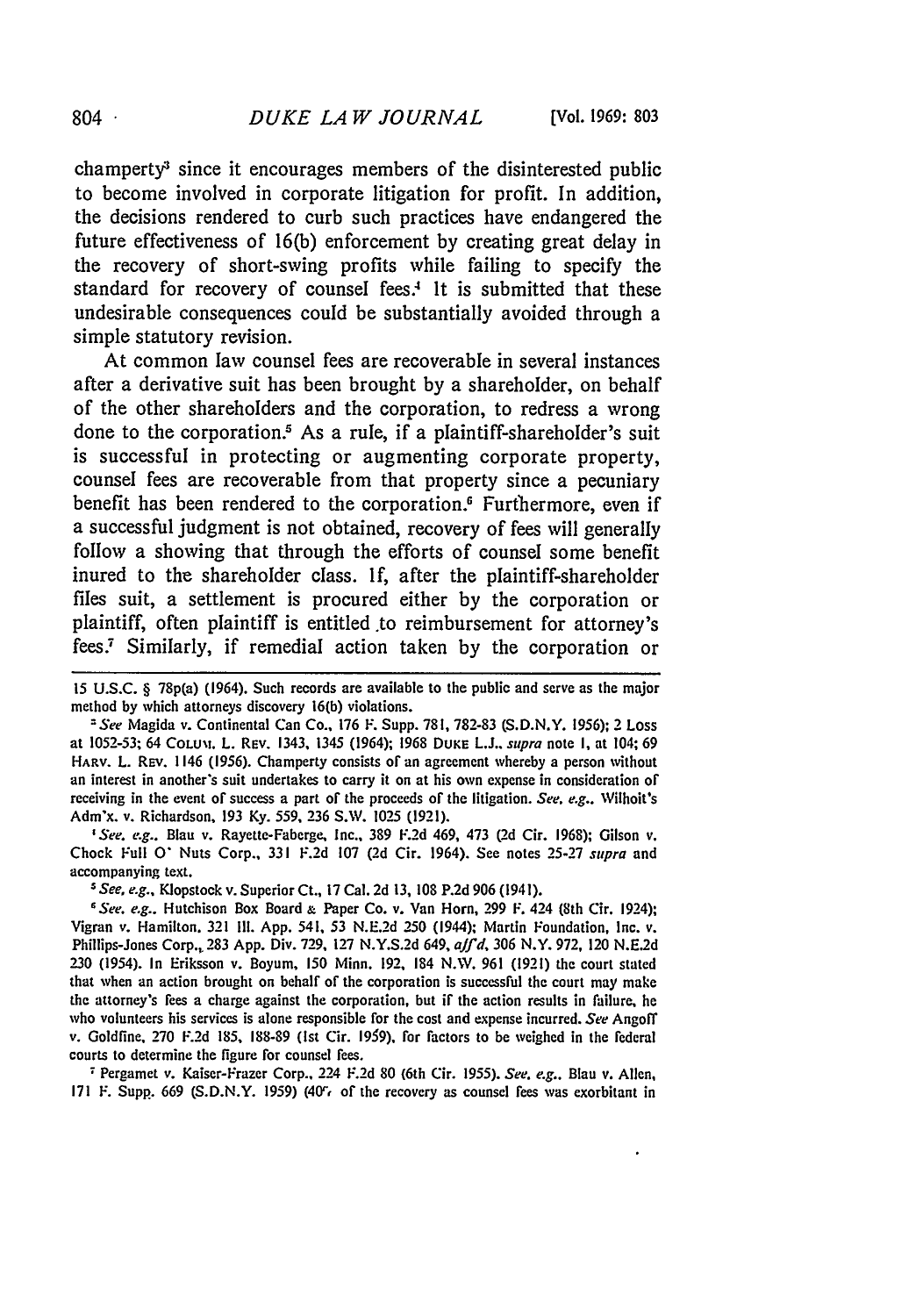individual defendants is attributable to the initiation of suit, counsel fees may also be awarded.<sup>8</sup> There are at least two situations, however, where the attorney is considered a "mere volunteer" at common law and has no right to reimbursement: where he is merely doing investigatory work pursuant to an agreement with an attorney of record and is not representing a potential plaintiff.<sup>9</sup> and where he merely discovers a claim but no suit is ever filed **by** anyone other than the corporation."'

Although a **16(b)** shareholder suit is not a common law derivative action because its purpose is to recover a penalty payable to the corporation rather than a fund belonging to it, courts have held that in certain circumstances following a **16(b)** violation a derivative right to recover counsel fees is created for the benefit of parties who prosecute or help to prosecute the violation." Such counsel fee recoveries are, according to judicial authority, in the public interest because they encourage policing of short-swing insider's profits—the primary purpose of section 16 of the Exchange Act.<sup>12</sup> Furthermore, just as in a shareholder's derivative

**SSee,** *e.g.,* Dottenheim v. Emerson Elec. **Mfg.** Co., **77** F. Supp. **306 (E.D.N.Y.** 1948); KauFman v. Shoenberg, **33** Del. **Ch.** 282, **92 A.2d 295 (1952).** *See also* Comment, **The** *Counsel Fee in Stockholder's Derivative Suits.* **39 COLU.** L. REv. **784, 798-804 (1939).**

'Ripley v. Int'l Ry. of Cent. Am., **16 App.** Div. **2d 260, 227 N.Y.S.2d** 64, *ajfd.* 12 **N.Y.2d** 814, **236 N.Y.S.2d** 64 **(1962);** Waterman Corp. v. Johnston, 122 **N.Y.S.2d 695, 701 (Sup. Ct. 1953).**

*11 But see* Kaufman v. Shoenberg, **33 Del. Ch.** 282, **92 A.2d 295 (1952).** The court, citing **60** HARv. L. REv. **835** (1947). argued that a stockholder should be entitled to reasonable investigation fees if a demand for action made to the corporation **by** the shareholder is first refused **by** the company. However, the Harvard note based its reasoning on a section **16(b)** case, Dottenheim v. Emerson Elec. **Mfg.** Co., **77** F. Supp. **306 (E.D.N.Y.** 1948). Thus, *Kaufnan* could not be utilized to extend its holding to section **16(b)** suits in general. *See generally* Comment, *The Counsel Fee in Stockholders Derivative Suits.* **39 COLU.L** L. REV. 784 **(1939).**

*"See. eag..* Smolowe v. Delendo Corp., **136 F.2d 231, 241 (2d** Cir. 1943). *See* 2 Loss at **1052;** 60 HARv. L. Rev. **835** (1947). It is interesting to note that courts have reached this conclusion in spite of the fact that whereas sections 9(e) and 18(a) of the act expressly provide for the recovery oF counsel fees, **16(b)** does not; and the implication would seem to **be** that Congress did not intend counsel fees to be recoverable under **16(b). 15 U.S.C.** §§ 78i(e) **&** 78r(a) (1964).

<sup>12</sup> A federal district court has indicated that 16(b) suits must be encouraged to protect public welfare. Magida v. Continental Can Co, **176** F. Supp. **78 (S.D.N.Y. 1956).** Further,

absence of a detailed showing of services, but reasonable fees were to be permitted); Goodwin v. Castleton, **19** Wash. **2d 748,** 144 **P.2d 725** (1944) (although application for fees was premature, fees would be permitted upon a showing that the corporation had benefited). *See also* Comment, *The Counsel Fee in* Stockholder's *Derivative Suits.* **39 COLUM.** L. REv. 784, 804-08 **(1939).**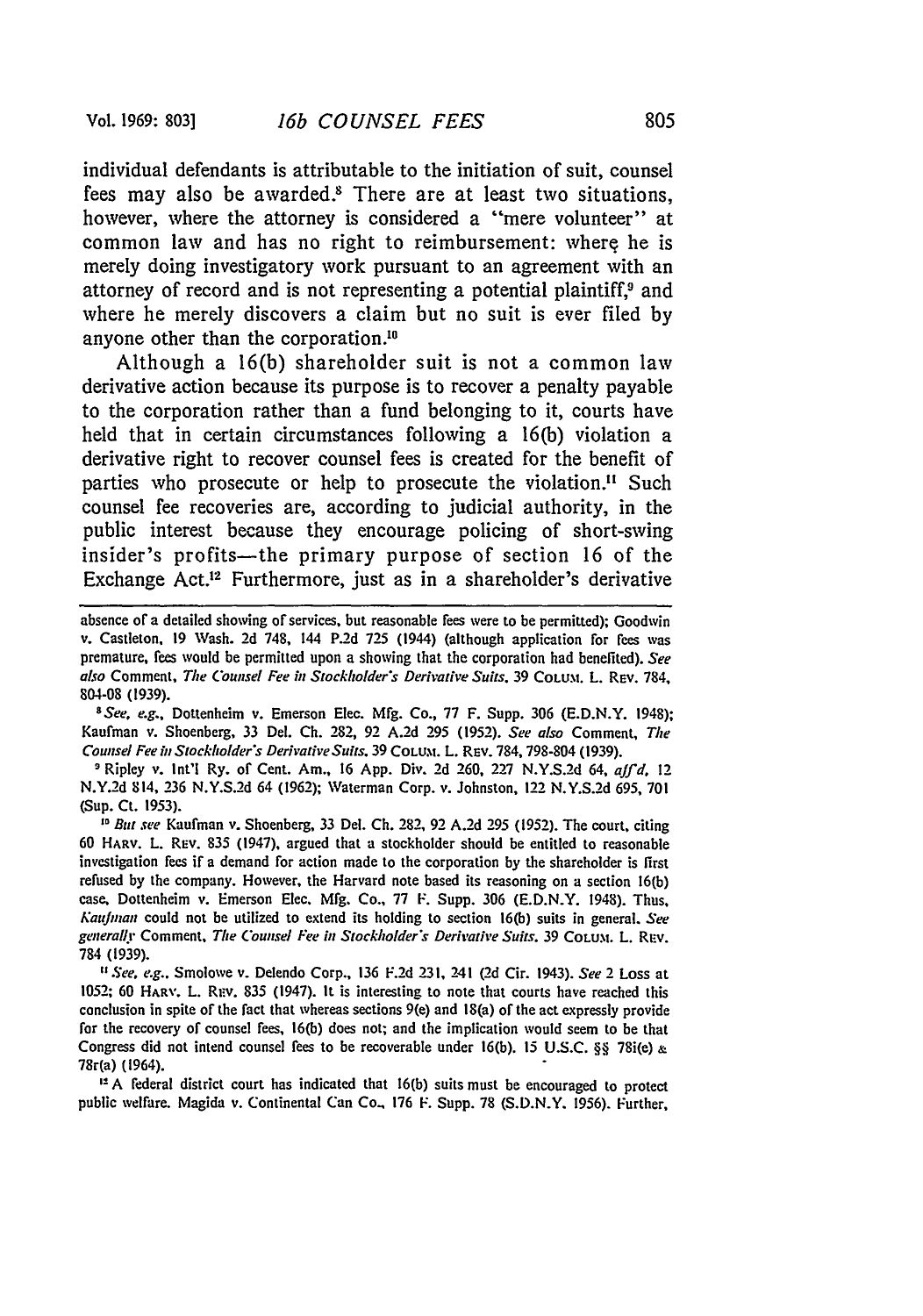suit, a 16(b) plaintiff, or potential plaintiff, moves to benefit the entire class of shareholders and should thus have a similar right to recover the expenses incurred. The fact that 16(b) judgments are penalties rather than recoveries of assets formerly belonging to the corporation<sup>13</sup> does not weaken the argument for recovery of counsel fees, because the. fees are deducted in either case from assets rightfully belonging to the corporation.

There are times, however, when the analogy between common law derivative and 16(b) suits becomes strained. In particular, the strain arises from the statutory requirement that upon discovery of a 16(b) violation a potential plaintiff must give the corporation notice and then wait for sixty days before initiating his individual action. He may thus incur expense prior to the time when he can file suit, and the corporation may bring suit or settle during this sixty-day period.<sup>14</sup> or settle the claim even after he files. Where the corporation settles after an individual 16(b) plaintiff files, there is little problem: counsel fees are recoverable just as in a common law derivative action, but with the restriction that the reasonableness of the fee may be reviewed on appeal." Where the corporation settles or files suit during the sixty-day period, however, the analogy to recovery of fees for attempted prosecution of a derivative action breaks down. Nevertheless, courts have declined to adopt a *general* rule refusing recovery,<sup>16</sup> reasoning that the interest of the attorney

**\*** See note I *supra.*

the requirement that a 16(b) plaintiff must have been a shareholder at the time of the violation has been abrogated to encourage outside enforcement. Blau v. Mission Corp., 212 F.2d **77,** 79 **(2d** Cir.). ceri. *denied.* 347 U.S. 1016 (1954). and courts have refused to allow defendants to attack the motives of plaintiff-shareholders' attorneys. *See. e.g..* Pellegrino v. Nesbit, 203 F.2d 463, 466 (9th Cir. 1953); Craftsman Fin. **&** Mortgage Co. v. Brown, 64 F. Supp. 168. 178 (S.D.N.Y. 1945); *see also* 2 Loss at 1052-53. One court even declined to entertain a claim of champerty where an attorney had initiated the agreement to bring an action and had financed the suit. Magida v. Continental Can Co., *supra*; 64 COLUM. L. REV. 1343 (1964).

*<sup>&#</sup>x27;-See* Blau v. Rayette-Faberge, Inc.. 389 F.2d 469, 474 **(2d** Cir. 1968).

<sup>&</sup>lt;sup>13</sup> The courts must grant leave for and approve any private settlement subsequent to the filing of suit. Fistel v. Christman, 133 F. Supp. 300 (S.D.N.Y. 1955). In *Fistel* the court refused to permit settlement on the ground that no benefit would inure to the corporation from the proposed settlement, as plaintiff had sought to recover fees from defendants in return for dropping prosecution without making any provision for repayment of the profits to the corporation. Such settlement, the court said, would be contrary to the purpose of the statute. *See* Blau v. Allen, 171 F. Supp. 669 (S.D.N.Y. 1959).

<sup>&</sup>lt;sup>16</sup> In Dottenheim v. Emerson Elec. Mfg. Co., 77 F. Supp. 306 (E.D.N.Y. 1948), *hearing on motions to dismiss,* 7 F.R.D. **195** (E.D.N.Y. 1947), plaintiff's attorney was hired on a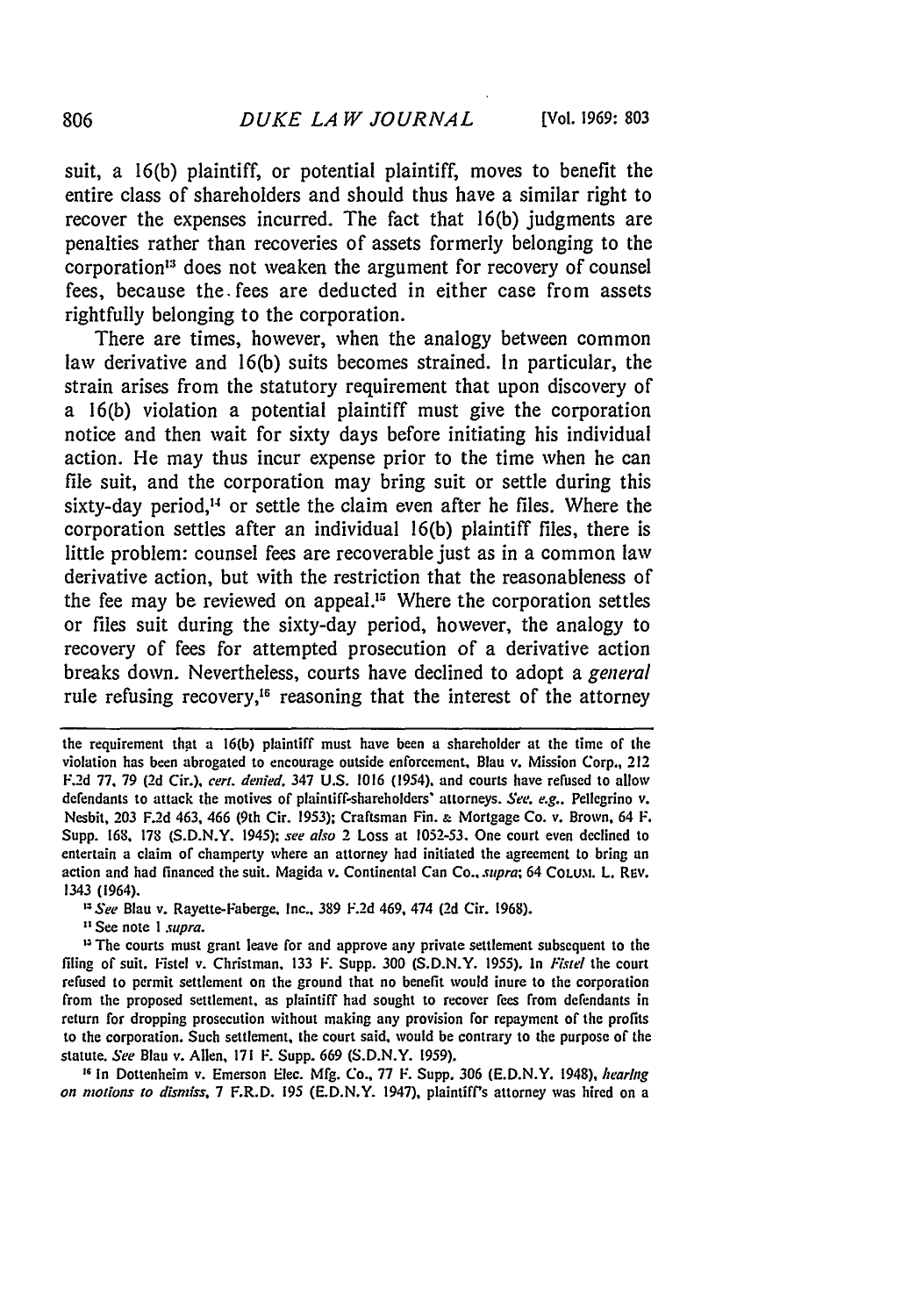in seeking clients and fees may often be the sole incentive for the enforcement of  $16(b)$ ;<sup>17</sup> to deny fee recovery where no suit is ever filed by one other than the corporation would be penalizing the effective 16(b) private investigators for the efficiency of those corporations which choose to settle or pursue 16(b) claims within the statutory sixty-day period.<sup>18</sup> Under present case law as developed in the United States Court of Appeals for the Second Circuit, however, the recovery of counsel fees where the corporation has settled or filed suit during the sixty-day period has been limited by the "substantial period" test.<sup>19</sup> Under that test, when a shareholder's attorney seeks to recover for a *complaint* drafted during the statutory period, he will be compensated for his efforts *only* where he has given the corporation notice near the end of the two-year  $16(b)$  statute of limitations<sup>20</sup> and received evasive replies as to whether the corporation would seriously pursue recovery of the short-swing profits.<sup>21</sup> Only then is the *drafting of a* 

contingent basis to investigate possible 16(b) violations. After discovery, the attorney sent a letter to the corporation which resulted in remedial action by defendant. The court concluded that there was no contractual relationship between plaintiff's attorney and the corporation on which to base recovery of counsel fees, and also that 16(b) suits are not technically derivative suits. However, while the court acknowledged that only a letter was sent, and that the only benefit rendered was use of the fund for some ten months, a recovery of S1000 was permitted to plaintiff as reasonable counsel fees.

"See note 2 *supra* and accompanying .text.

' Blau v. Rayette-Faberge, Inc., 389 F.2d 469, 473 (2d Cir. 1968). *See also* Gilson v. Chock Full **0'** Nuts Corp., 331 F.2d 107 **(2d** Cir. 1964); Dottenheim v. Emerson Elec. Mfg. Co., 77 F. Supp. **306 (E.D.N.Y.** 1948), *hearing on motions to dismiss.* 7 F.R.D. **195 (E.D.N.Y.** 1947).

*"See* Blau v. Rayette-Faberge, Inc., **389 F.2d** 469 **(2d** Cir. **1968);** Gilson v. Chock Full **0'** Nuts Corp., **331 F.2d 107 (2d** Cir. 1964).

' See note *I supra.*

Gilson v. Chock Full **0'** Nuts Corp., **331 F.2d 107 (2d** Cir. 1964). In *Gilson* the stockholder's attorney uncovered a **16(b)** violation, but because of the impending expiration of the two year statute of limitations and negative and evasive response of the corporation to his statutory request for action, he also prepared a complaint prior to the running of the sixty day period. On the issue of counsel fees the court concluded that equity generally treats a shareholder who merely discovers a claim and brings it to the attention of the company as an informer or volunteer regardless of the time, effort or money expended. In addition, the court alluded to policy considerations against requiring a corporation to **". .** . pay a stockholder for volunteeering to do what the corporation ought to do and might well have done. **...** *Id.* at 109. While the court did not spell out the policy factors, it did state that they would be particularly strong in a case where the shareholder's request was made soon after the information became available through the 16(a) reports. However. the court held the preparation of the complaint by counsel reasonable and compensable in light of the impending expiration of the statute of limitations.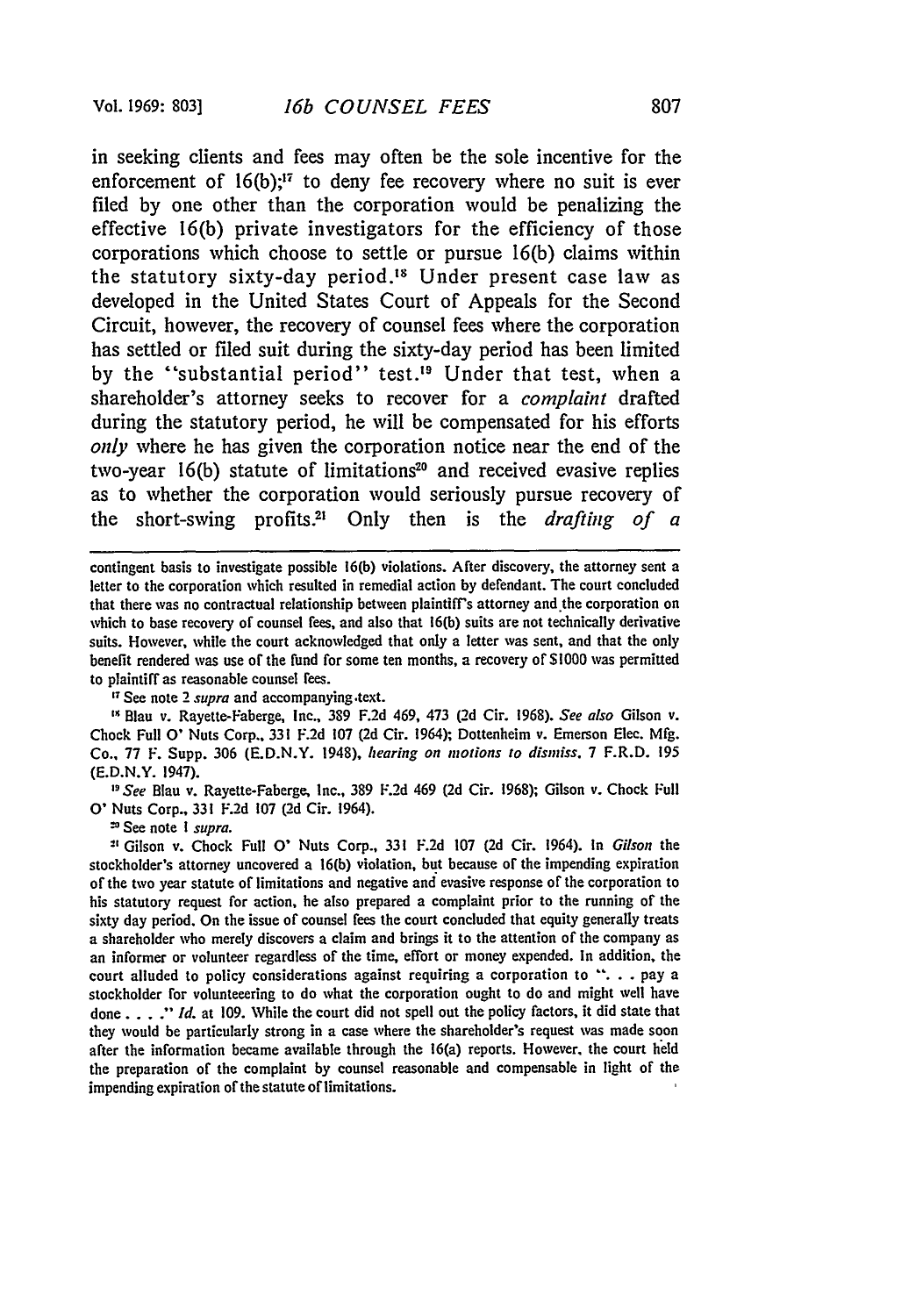*complaint* during the sixty-day period deemed "appropriately rendered." Similarly, where a shareholder's attorney seeks to recover for *investigation* and *discovery"* of a 16(b) claim during the period and where the corporation thereafter filed suit or settled, **"...** [fee] recovery will be allowed only if the corporation has done nothing for a substantial period of time after the suspect transactions and its inaction is likely to continue.<sup> $"22$ </sup>

The "substantial period" test reflects both an attempt to encourage effective outside enforcement of 16(b) and a desire to allow corporations time to remedy violations from within. Certainly, the Second Circuit recognized that without some allowance for recovery of discovery and drafting expenses during the sixty-day period, corporations could ignore 16(b) infractions unless faced with a shareholder's request, and that by prosecuting all such requests, insiders could work toward the day when no attorney would find it profitable to investigate 16(b) violations. On the other hand, the court realized the need for slower and betterreasoned research by both corporations' and shareholders' attorneys, as well as the need to prevent duplication of work product<sup>23</sup> - a need which conceivably would be served by encouraging corporations independently to recover 16(b) profits long before private expenses would be incurred.<sup>24</sup> Analysis, however, reveals that the "substantial period" test only partially solves the problem of proper outside enforcement of 16(b). As a practical matter, it is generally recognized that corporations rarely police

<sup>22</sup> Blau v. Rayette-Faberge, Inc., **389 F.2d** 469, 473 **(2d Cir. 1968).** In Blau plaintiff brought suit to recover expenses incurred **by** his attorney during investigation of insider transactions. After discovery of a violation of 16(b), counsel advised the company of its cause of action, and the profits were recovered without the need for court action. The Court of Appeals for the Second Circuit reiterated its statement from Gilson that it had not yet been necessary to decide the narrow issue of counsel fees for mere discovery of a claim. In an attempt to avoid the evils of champerty and duplication of services on the one hand and total denial of fees in the absence of suit on the other, the court struck a middle ground. Applying the "'substantial period" test to the facts, the court decided that as the corporation had done nothing prior to receiving the statutory notice, and as it had already allowed the statute of limitations to run on one other series of transactions by defendant, it was likely that the company's inaction would continue. Thus, recovery for discovery was permitted, but returning to *Gilson* for the test to be applied to the complaint drawn **by** plaintiff's counsel, the court held that as there was no danger of the statute of limitations running prior to the end of the sixty day period, the drafting of the complaint was not "appropriately rendered."

**<sup>I</sup>**Gilson v. Chock Full **0'** Nuts Corp., **331** F.2d 107 **(2d** Cir. 1964). *-.* Blau v. Rayette-Faberge, Inc., 389 F.2d 469 **(2d** Cir. 1968).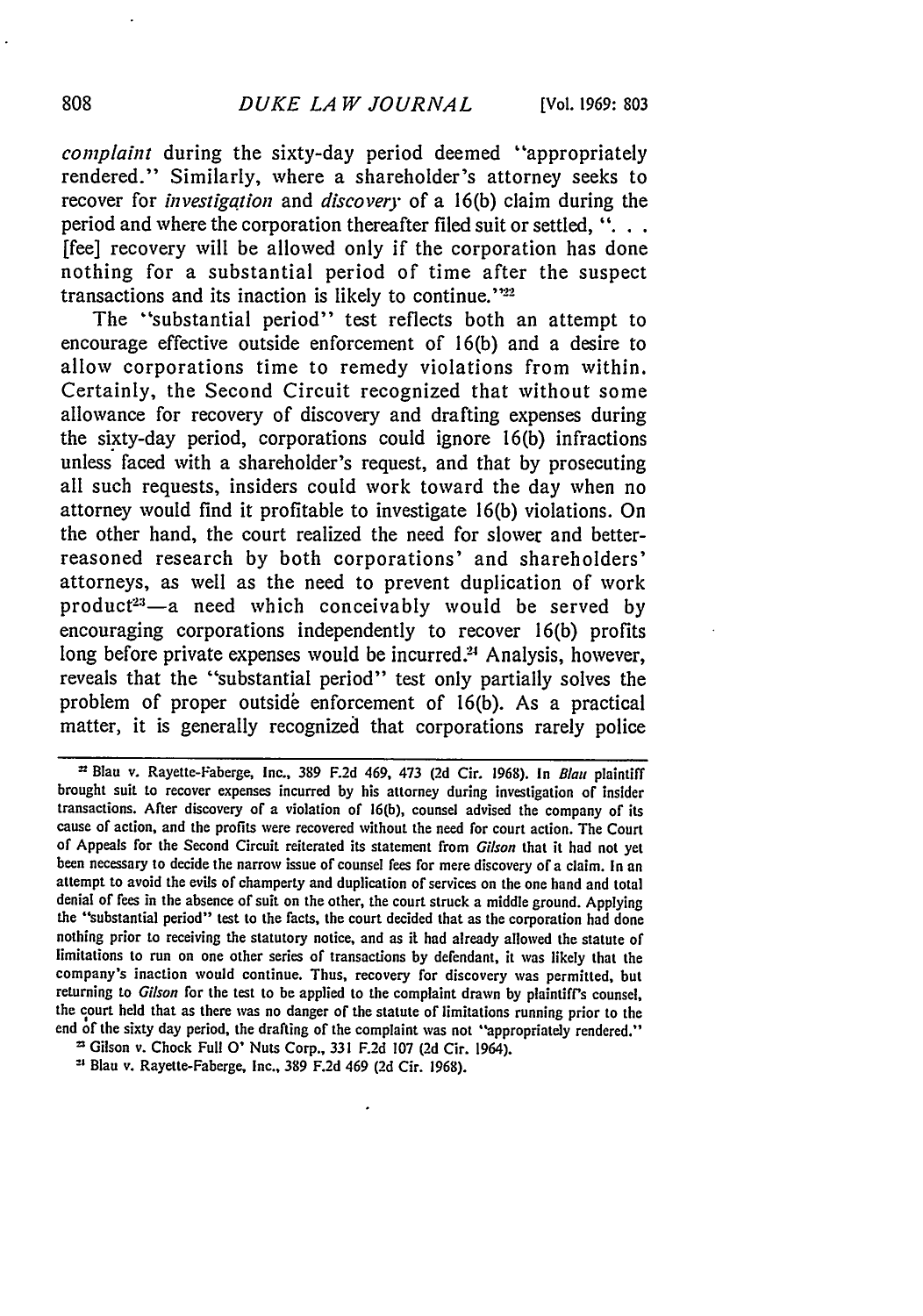**16(b)** violations,2' the corporations are often no more than alter egos of those against whom the section is aimed. It is still up to someone other than the corporation to insist upon enforcement. Thus, under the "substantial period" test one probably can either investigate as soon as the reports are released and wait more than a year to make the statutory request with little fear of the corporation taking action, or completely abandon the investigation of current transactions and consult only reports of at least one year's vintage. In effect, one who is interested in profiting from investigating 16(a) reports can do so as easily now as before the promulgation of the Second Circuit test. Moreover, it is unlikely that an investigator would expend any more effort now than before since certainty of expense recovery has been undercut by the test's vague outline. Corporations may also suffer. Actual ability to recover short-swing profits may have been decreased by introduction of the "substantial period" test since procurement of evidence and testimony and the chances of a solvent defendant are better at the time of the violation than two years later; furthermore, even if the corporation does recover as the result of an outsider's efforts, it will probably be without use of the profits for an extra two years.

Additional criticism may be lodged against the "substantial period" test. If a 16(b) statutory request is sent the day the 16(a) reports are available, and the corporation does nothing for sixty days, the moving shareholder will receive full compensation for counsel fees after a successful trial *even if he files suit sixty-one days after the reports are available.* On the other hand, if the corporation does take action, then the courts penalize the attorney for being overzealous and deny him recovery for his services to that time. Thus, unless the attorney delays for nearly two years the corporation by its reaction to the statutory request could arbitrarily control the recovery of counsel fees. Furthermore, the "substantial period" test is hardly reflective of legislative intent. The statute permits stockholder requests to be sent at *any-* time during the twoyear statute of limitations period, indicating that Congress did not deem it advantageous to 16(b) enforcement to allow the corporation any time during which to voluntarily act without shareholder prodding. In practice, however, this is exactly what the current case law

<sup>&</sup>lt;sup>25</sup> See note 2 *supra* and accompanying text.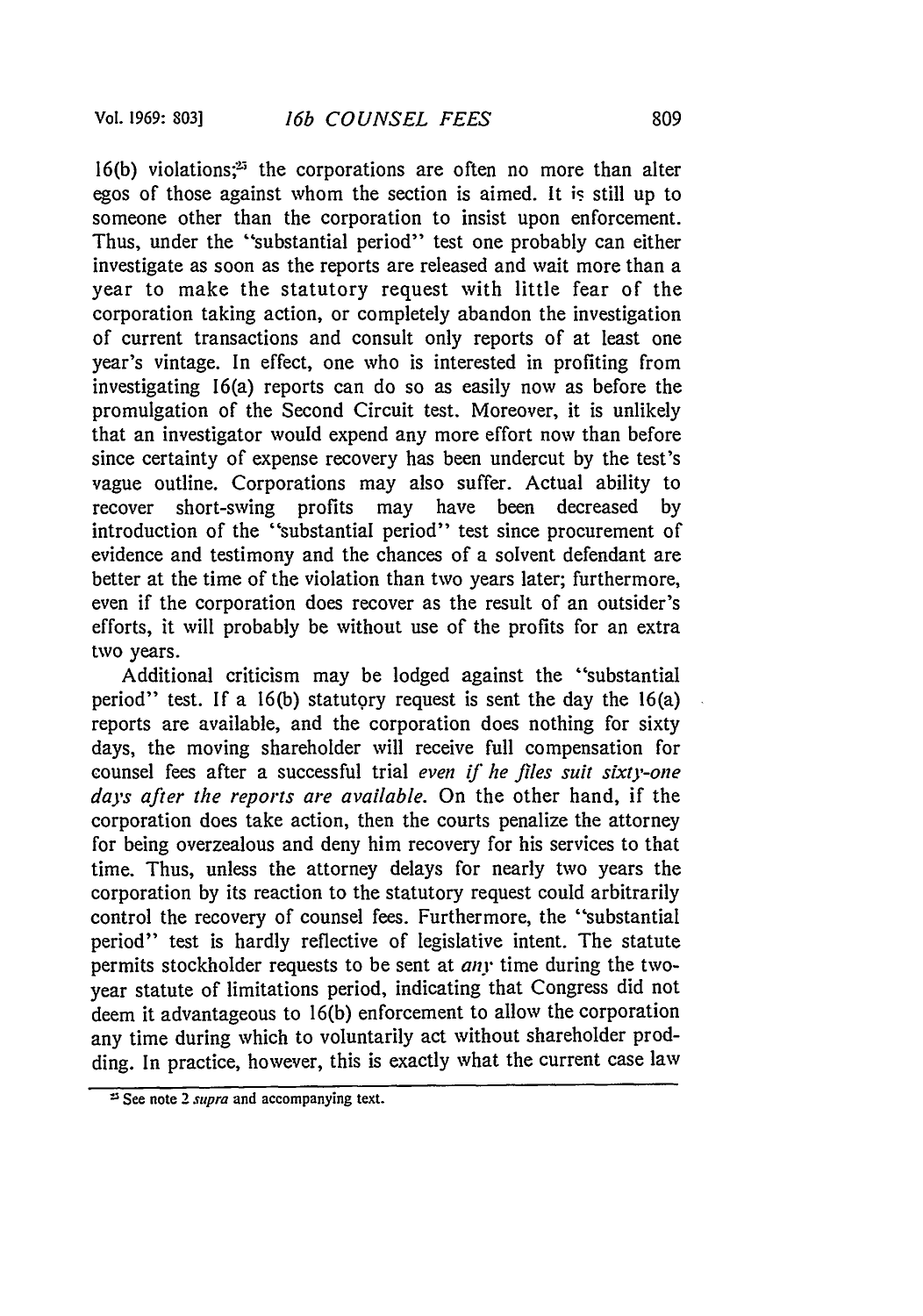provides. It appears, therefore, that the courts should either condone the risk of champerty and duplication and admit that delay will not significantly increase the level of inside enforcement of 16(b) on the theory that the public interest in enforcement of that section overrides the risks of these evils, or provide a concrete alternative to the Second Circuit test.

A viable alternative would be statutory provision for two sixtyday periods rather than one.<sup>26</sup> During the first sixty days after a set of 16(a) reports are available, the corporation would have the sole power to act. No services performed during this period by a shareholder's attorney would be compensable. Such a period would properly place the primary burden for enforcement on the corporation. Furthermore, the sixty-day length of this period would appear reasonable in light of the present congressional enactment which sets out sixty days as ample time for a corporation to act once a shareholder's request has been presented to it. If, by the expiration of the first period the corporation had not brought suit or procured a settlement, then a shareholder's attorney would be permitted to investigate for 16(b) violations. Upon discovery of a violation and presentation of the statutory request, such shareholder's attorney would be entitled to a set sum for counsel fees. Also upon presentation of the request the second sixty-day period would begin to run. If, after thirty days from the date of the request the corporation still had not brought suit or procured a settlement, the shareholder's attorney would be permitted to draft a complaint and recover for his expenses. The thirty-day period again would seem reasonable since 16(a) reports would have been available for at least ninety days. Finally, if the corporation had not brought suit within sixty days of the request, the shareholder's attorney might do so.

Compared with the "substantial period" test, the suggested alternative would provide superior enforcement. Generally, enforcement would be accelerated by nearly two years under the alternative. Although outside enforcement would be delayed sixty

<sup>&</sup>lt;sup>25</sup> Professor Loss has suggested that the section be amended to provide for enforcement by the **SEC** rather than the issuer or its shareholders. 2 Loss at 1053-55. However, the commission is understandably reluctant to enter the field. Professor Cary, former chairman of the commission, has argued that self-enforcement has been effective and is preferable to governmental intervention. *See* Cary, *Recent Developments in Securities Regulation.* **63** COLUM. L. REV. 856 (1963).